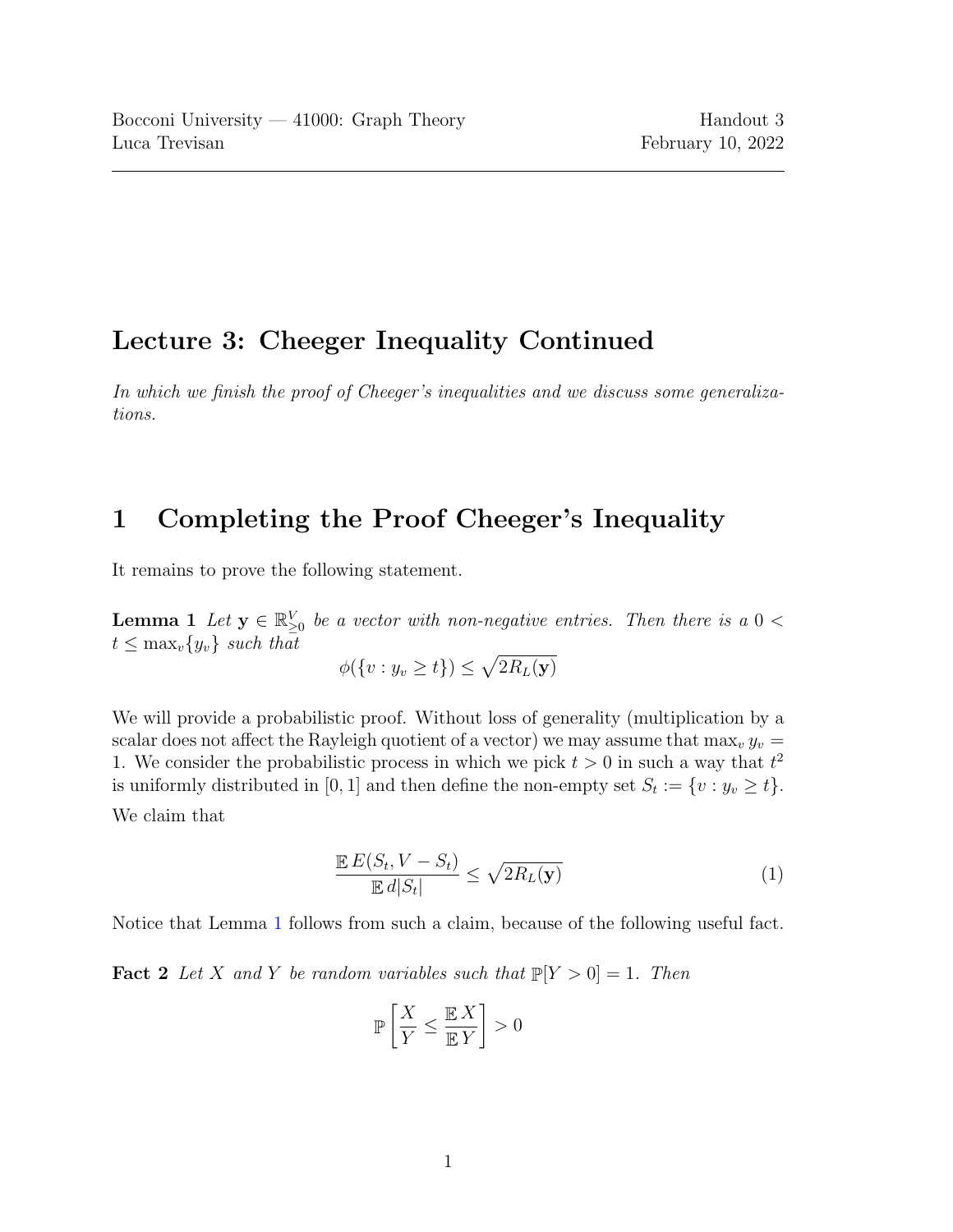PROOF: Call  $r := \frac{\mathbb{E}X}{\mathbb{E}Y}$ . Then, using linearity of expectation, we have  $\mathbb{E}X - rY = 0$ , from which it follows  $\mathbb{P}[X - rY \leq 0] > 0$ , but, whenever  $Y > 0$ , which we assumed to happen with probability 1, the conditions  $X - rY \leq 0$  and  $\frac{X}{Y} \leq r$  are equivalent.  $\Box$ 

It remains to prove  $(1)$ .

To bound the denominator, we see that

$$
\mathbb{E} \, d|S_t| = d \cdot \sum_{v \in V} \mathbb{P}[v \in S_t] = d \sum_v y_v^2
$$

because

$$
\mathbb{P}[v \in S_t] = \mathbb{P}[y_v \ge t] = \mathbb{P}[y_v^2 \ge t^2] = y_v^2
$$

To bound the numerator, we say that an edge is *cut* by  $S_t$  if one endpoint is in  $S_t$ and another is not. We have

$$
\mathbb{E} E(S_t, V - S_t) = \sum_{\{u,v\} \in E} \mathbb{P}[\{u, v\} \text{ is cut}]
$$
  
= 
$$
\sum_{\{u,v\} \in E} |y_v^2 - y_u^2| = \sum_{\{u,v\} \in E} |y_v - y_u| \cdot (y_u + y_v)
$$

Applying Cauchy-Schwarz, we have

$$
\mathbb{E} E(S_t, V - S_t) \le \sqrt{\sum_{\{u,v\} \in E} (y_v - y_u)^2} \cdot \sqrt{\sum_{\{u,v\} \in E} (y_v + y_u)^2}
$$

and applying Cauchy-Schwarz again (in the form  $(a + b)^2 \leq 2a^2 + 2b^2$ ) we get

$$
\sum_{\{u,v\}\in E} (y_v + y_u)^2 \le \sum_{\{u,v\}\in E} 2y_v + 2y_u^2 = 2d \sum_v y_v^2
$$

Putting everything together gives

$$
\frac{\mathbb{E} E(S_t, V - S_t)}{\mathbb{E} d |S_t|} \le \sqrt{2 \frac{\sum_{\{u, v\} \in E} (y_v - y_u)^2}{d \sum_v y_v^2}}
$$

which is  $(1)$ .

## 2 Cheeger-type Inequalities for  $\lambda_n$

Let  $G = (V, E)$  be an undirected graph (not necessarily regular), D its diagonal matrix of degrees, A its adjacency matrix,  $L = I - D^{-1/2}AD^{-1/2}$  its normalized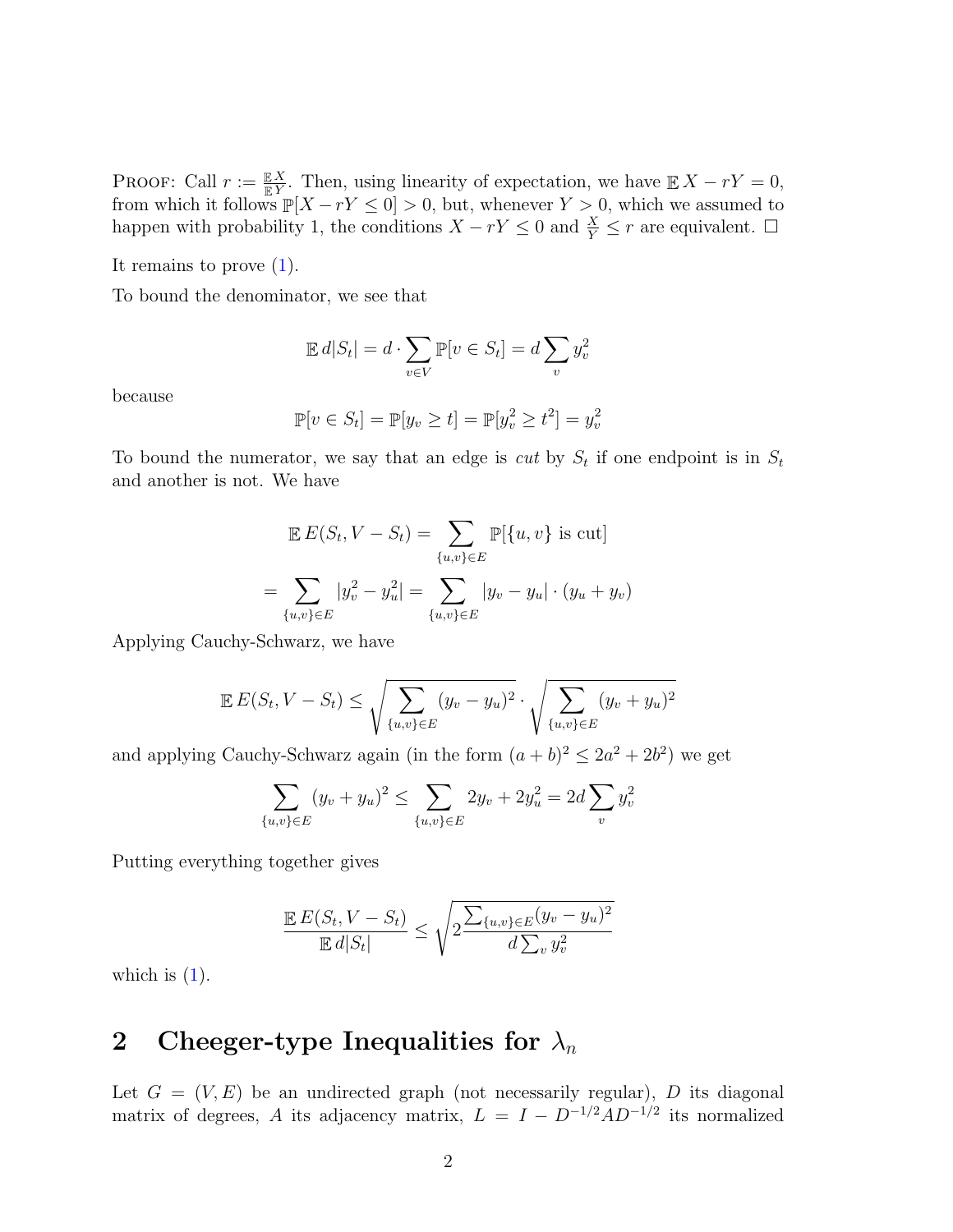Laplacian matrix, and  $0 = \lambda_1 \leq \cdots \leq \lambda_n \leq 2$  be the eigenvalues of L, counted with multiplicities and listed in non-decreasing order.

In Handout 2, we proved that  $\lambda_k = 0$  if and only if G has at least k connected component and  $\lambda_n = 2$  if and only if there is a connected component of G (possibly, all of  $G$ ) that is bipartite.

A special case of the former fact is that  $\lambda_2 = 0$  if and only if the graph is disconnected, and the Cheeger inequalities give a "robust" version of this fact, showing that  $\lambda_2$  can be small if and only if the expansion of the graph is small. In these notes we will see a robust version of the latter fact; we will identify a combinatorial parameter that is zero if and only if the graph has a bipartite connected component, and it is small if and only if the graph is "close" (in an appropriate sense) to having a bipartite connected components, and we will show that this parameter is small if and only if  $2 - \lambda_n$  is small.

Recall that

$$
2 - \lambda_n = \min_{\mathbf{x} \in \mathbb{R}^n - \{\mathbf{0}\}} \quad \frac{\sum_{\{u,v\} \in E} (x_u + x_v)^2}{\sum_{v \in V} d_v x_v^2}
$$

We will study the following combinatorial problem, which formalizes the task of finding an "almost bipartite connected component:" we are looking for a non-empty subset of vertices  $S \subseteq V$  (we allow  $S = V$ ) and a bipartition  $(A, B)$  of S such that there is a small number of "violating edges" compared to the number of edges incident on S, where an edge  $\{u, v\}$  is *violating* if it is in the cut  $(S, V - S)$ , if it has both endpoints in  $A$ , or if it has both endpoints in  $B$ . (Note that if there are no violating edges, then  $S$  is a bipartite connected component of  $G$ .)

It will be convenient to package the information about  $A, B, S$  as a vector  $y \in$  $\{-1,0,1\}^n$ , where the non-zero coordinates correspond to S, and the partition of  $S$  is given by the positive versus negative coordinates. We define the "bipartiteness" ratio" of y as

$$
\beta(\mathbf{y}) := \frac{\sum_{\{u,v\} \in E} |y_u + y_v|}{\sum_{v \in V} d_v |y_v|}
$$

Note that in the numerator we have the number of violating edges, with edges contained in A or in B counted with a weight of 2, and edges from S to  $V-S$  counted with a weight of 1. In the denominator we have the sum of the degrees of the vertices of S (also called the *volume* of S, and written  $vol(S)$ ) which is, up to a factor of 2, the number of edges incident on S.

(Other definitions would have been reasonable, for example in the numerator we could just count the number of violating edges without weights, or we could have the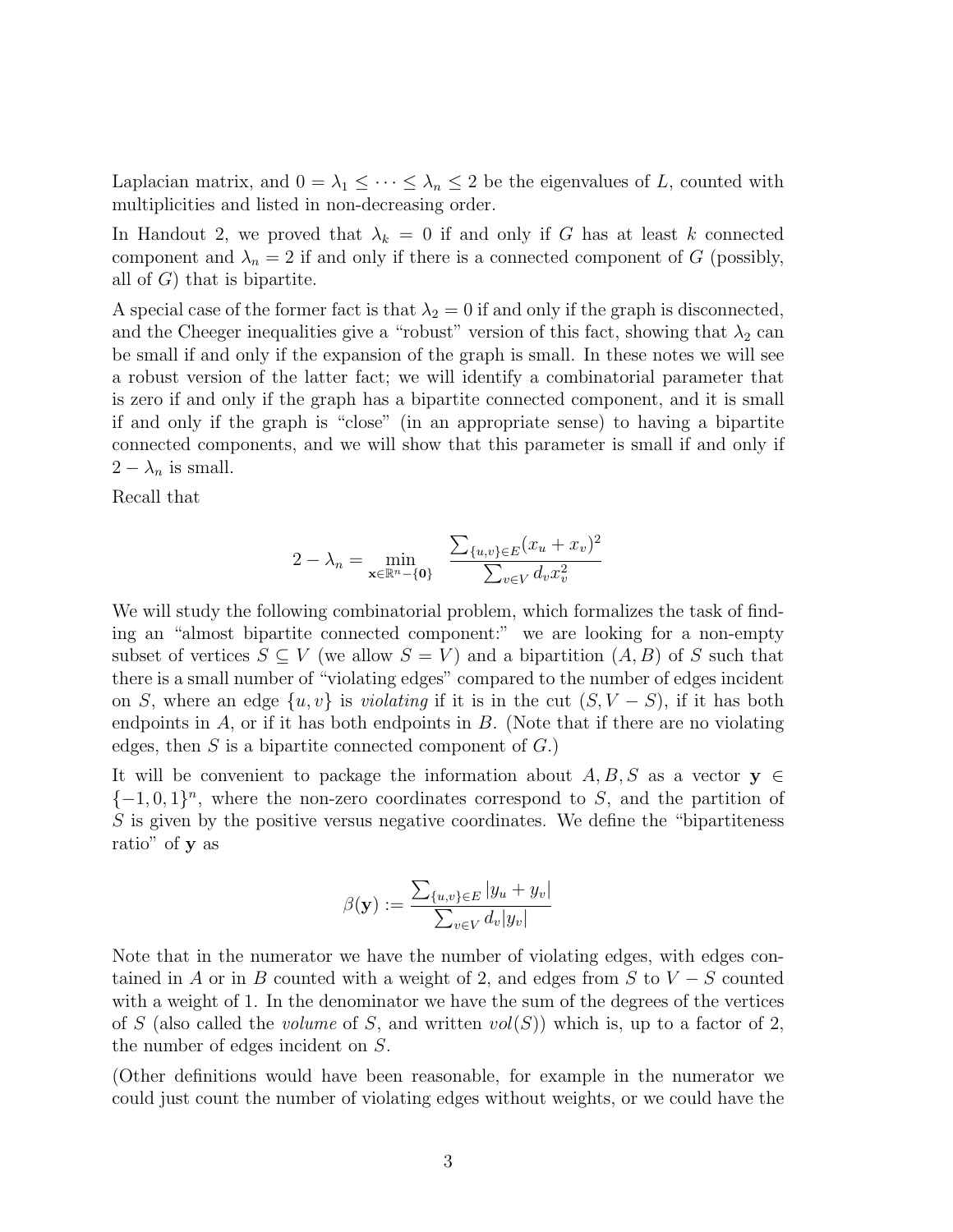expression  $\sum_{\{u,v\}\in E} (y_u + y_v)^2$ . Those choices would give similar bounds to the ones we will prove, with different multiplicative constants.)

We define the bipartiteness ratio of  $G$  as

$$
\beta(G) = \min_{\mathbf{y} \in \{-1,0,1\}^n - \{\mathbf{0}\}} \beta(\mathbf{y})
$$

We will prove the following analog of Cheeger's inequalities:

$$
\frac{2-\lambda_n}{2} \le \beta(G) \le \sqrt{2 \cdot (2 - \lambda_n)}
$$

The first inequality is the easy direction

$$
2 - \lambda_n = \min_{\mathbf{x} \in \mathbb{R}^n - \{\mathbf{0}\}} \frac{\sum_{\{u,v\} \in E} (x_u + x_v)^2}{\sum_{v \in V} d_v x_v^2}
$$
  
\n
$$
\leq \min_{\mathbf{y} \in \{-1,0,1\}^n - \{\mathbf{0}\}} \frac{\sum_{\{u,v\} \in E} |y_u + y_v|^2}{\sum_{v \in V} d_v |y_v|^2}
$$
  
\n
$$
\leq \min_{\mathbf{y} \in \{-1,0,1\}^n - \{\mathbf{0}\}} \frac{\sum_{\{u,v\} \in E} 2 \cdot |y_u + y_v|}{\sum_{v \in V} d_v |y_v|}
$$

The other direction follows by applying the following lemma to the case in which **x** is the eigenvector of  $\lambda_n$ .

**Lemma 3 (Main)** For every  $\mathbf{x} \in \mathbb{R}^n - \{0\}$  there is a threshold  $t, 0 < t \leq \max_v |x_v|$ , such that, if we define  $\mathbf{y}^{(t)} \in \{-1,0,1\}^n$  as

$$
y_v^{(t)} = \begin{cases} -1 & \text{if } x_v \le -t \\ 0 & \text{if } -t < x_v < t \\ 1 & \text{if } x_v \ge t \end{cases}
$$

we have

$$
\beta(\mathbf{y}^{(t)}) \le \sqrt{2 \cdot \frac{\sum_{\{u,v\} \in E} (x_u + x_v)^2}{\sum_{v \in V} d_v x_v^2}}
$$

Note that the Lemma is giving the analysis of an algorithm that is the "bipartite analog" of Fiedler's algorithm. We sort vertices according to  $|x_v|$ , and then we consider all sets S which are suffixes of the sorted order and cut S into  $(A, B)$  according to sign. We pick the solution, among those, with smallest bipartiteness ratio. Given x, such a solution can be found in time  $O(|E| + |V| \log |V|)$  as in the case of Fiedler's algorithm.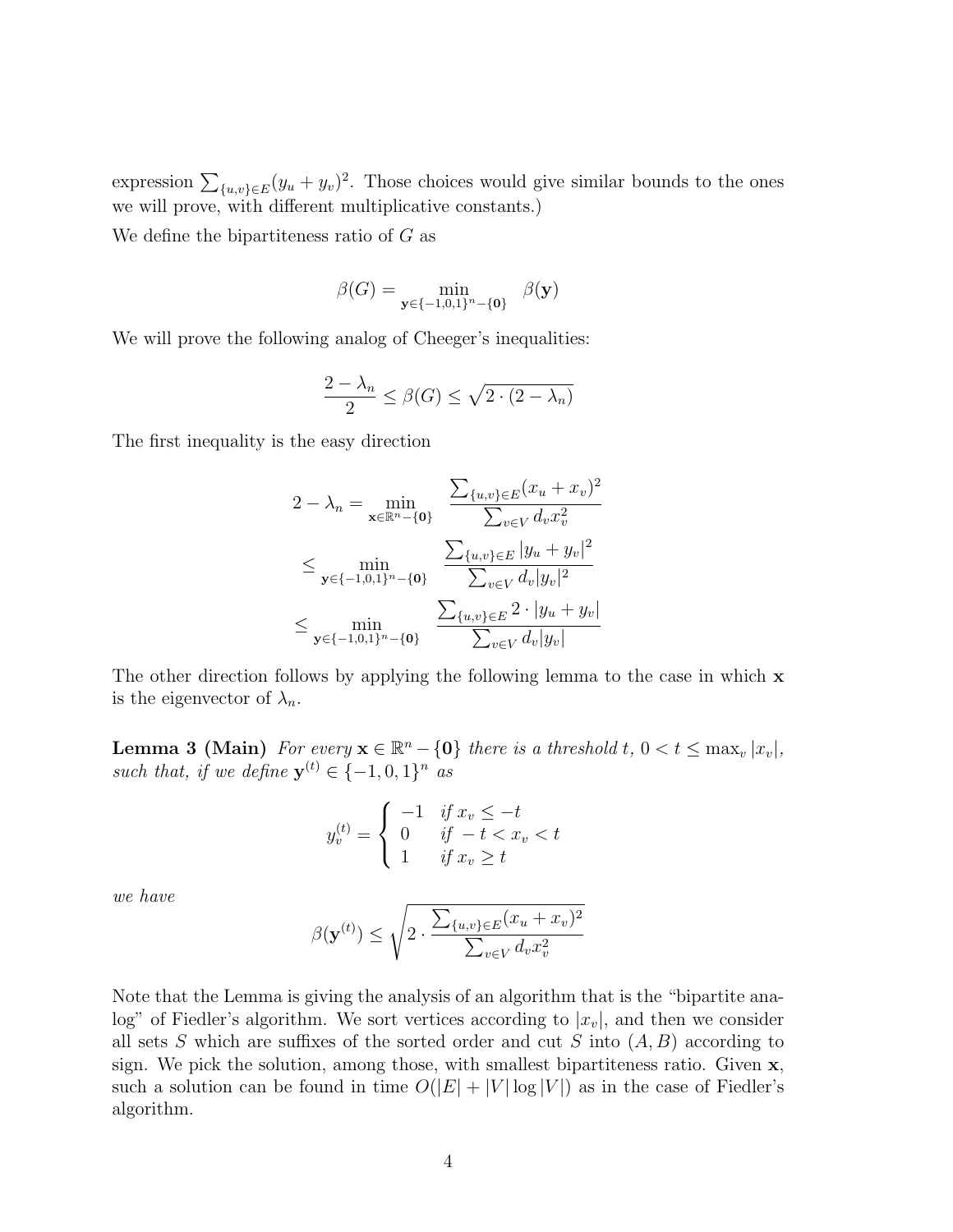## 2.1 Proof of Main Lemma

We will assume without loss of generality that  $\max_v |x_v| = 1$ . (Scaling **x** by a multiplicative constant does not change the Rayleigh quotient and does not change the set of y that can be obtained from x over the possible choices of thresholds.)

<span id="page-4-0"></span>Consider the following probabilistic experiment: we pick t at random in  $[0, 1]$  such that  $t^2$  is uniformly distributed in [0, 1], and we define the vector  $y^{(t)}$  as in the statement of the lemma. We claim that

$$
\frac{\mathbb{E}\sum_{\{u,v\}\in E}|y_u^{(t)} + y_v^{(t)}|}{\mathbb{E}\sum_{v\in V}d_v|y_v^{(t)}|} \le \sqrt{2 \cdot \frac{\sum_{\{u,v\}\in E}(x_u + x_v)^2}{\sum_{v\in V}d_v x_v^2}}
$$
(2)

and we note that the Main Lemma follows from the above claim and from the fact, which we have used before, that if X and Y are random variables such that  $\mathbb{P}[Y>$  $[0] = 1$ , then there is a positive probability that  $\frac{X}{Y} \leq \frac{\mathbb{E}X}{\mathbb{E}Y}$ .

We immediately see that

$$
\mathbb{E}\sum_{v\in V}d_v|y_v^{(t)}| = \sum_v d_v \mathbb{P}[\ |x_v|\geq t \ ] = \sum_v d_v x_v^2
$$

To analyze the numerator, we distinguish two cases

1. If  $x_u$  and  $x_v$  have the same sign, and, let's say,  $x_u^2 \leq x_v^2$  then there is a probability  $x_u^2$  that both  $y_u^{(t)}$  and  $y_v^{(t)}$  are non-zero (and have the same sign), meaning that  $|y_u^{(t)} + y_v^{(t)}| = 2$ ; and there is an additional probability  $x_v^2 - x_u^2$  that  $y_u^{(t)} = 0$  and  $y_v^{(t)} = \pm 1$ , so that  $|y_u^{(t)} + y_v^{(t)}| = 1$ . Overall we have

$$
\mathbb{E} |y^{(t)}_u+y^{(t)}_v| = 2x_u^2+x_v^2-x_u^2 = x_u^2+x_v^2
$$

since the last expression is symmetric with respect to  $u$  and  $v$ , the equation

$$
\mathbb{E}|y_u^{(t)} + y_v^{(t)}| = x_u^2 + x_v^2
$$

holds also if  $x_u^2 \ge x_v^2$ ;

2. If  $x_u$  and  $x_v$  have opposite signs, and, let's say,  $x_u^2 \leq x_v^2$ , there is probability  $x_v^2 - x_u^2$  that  $y_u^{(t)} = 0$  and  $y_v^{(t)} = \pm 1$ , in which case  $|y_u^{(t)} + y_v^{(t)}| = 1$ , and otherwise we have  $|y_u^{(t)} + y_v^{(t)}| = 0$ . If  $x_u^2 \ge x_v^2$ , then  $|y_u^{(t)} + y_v^{(t)}|$  equals 1 with probability  $x_u^2 - x_v^2$  and it equals zero otherwise. In either case, we have

$$
\mathbb{E}|y_u^{(t)} + y_v^{(t)}| = |x_u^2 - x_v^2|
$$